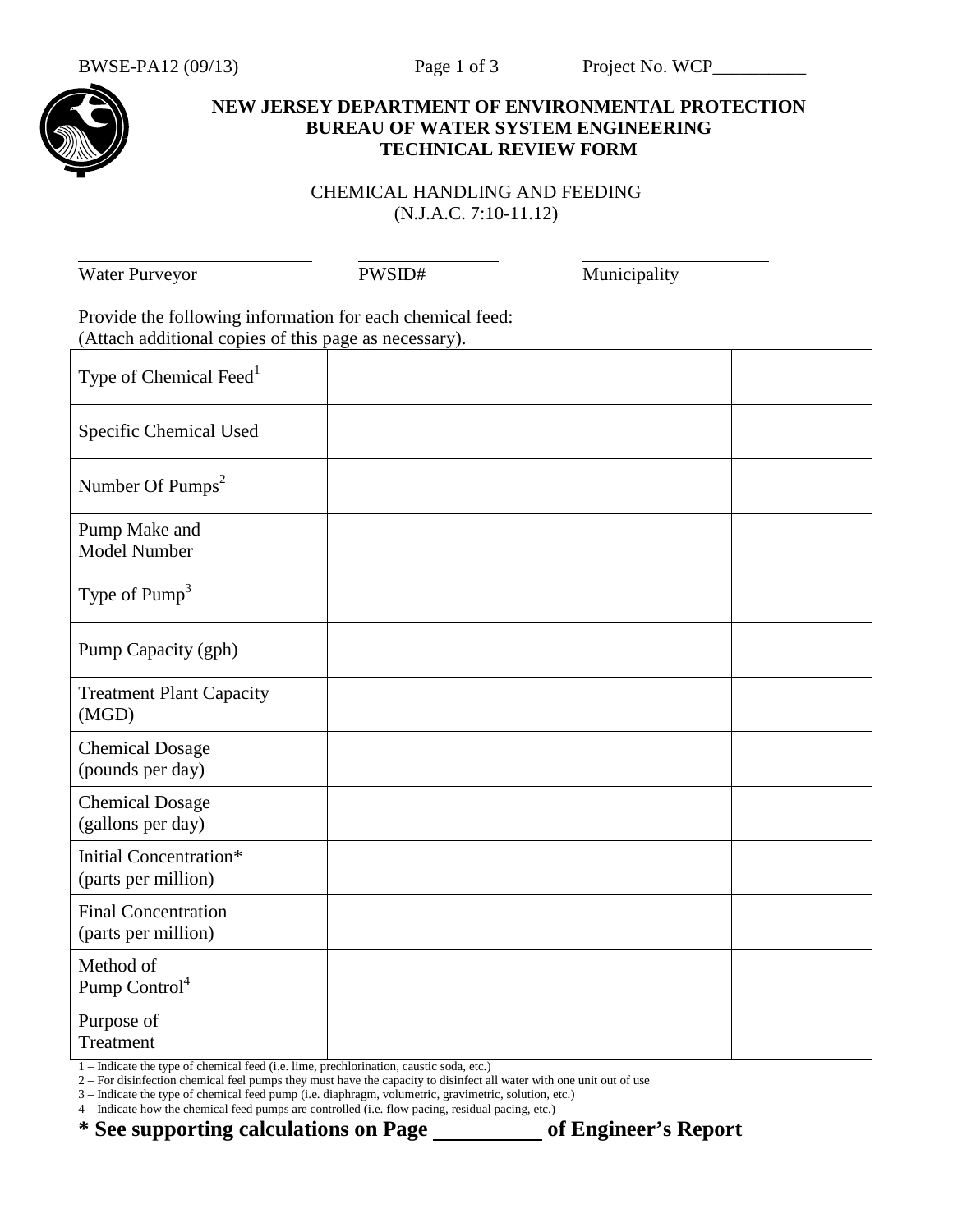| BWSE-PA12 (09/13)<br><b>General Information</b> |                                                                                                                                                                                                                         | Page 2 of 3 | Project No. WCP |            |                |     |
|-------------------------------------------------|-------------------------------------------------------------------------------------------------------------------------------------------------------------------------------------------------------------------------|-------------|-----------------|------------|----------------|-----|
|                                                 |                                                                                                                                                                                                                         |             |                 | <b>YES</b> | N <sub>O</sub> | N/A |
|                                                 | 1. For those chemical feeds in treatment facilities which treat multiple sources<br>or whose capacity exceeds 20% of the system capacity, are a minimum of<br>2 chemical feed pumps provided? (N.J.A.C. 7:10-11.12(a)1) |             |                 |            |                |     |
|                                                 | 2. Is the variation in the accuracy of the feed pump less than 5% of the intended<br>dosage? (N.J.A.C. 7:10-11.12(a)2)                                                                                                  |             |                 |            |                |     |
|                                                 | 3. Are there means provided to accurately measure the amounts of chemical<br>feed? (N.J.A.C. 7:10-11.12(a)4)                                                                                                            |             |                 |            |                |     |
|                                                 | 4. Are the chemical feed lines looped to a level higher than the highest elevation<br>of the chemical storage tank? (N.J.A.C. $7:10-11.12(a)5$ )                                                                        |             |                 |            |                |     |
|                                                 | 5. Is each chemical feed protected via an anti siphon device?<br>$(N.J.A.C. 7:10-11.12(a)5)$                                                                                                                            |             |                 |            |                |     |
|                                                 | 6. Are the feed lines equipped with clean out connections and accessible for<br>repair? (N.J.A.C. 7:10-11.12(d))                                                                                                        |             |                 |            |                |     |
|                                                 | 7. Are the feed lines protected against damage and freezing?<br>$(N.J.A.C. 7:10-11.12(d))$                                                                                                                              |             |                 |            |                |     |
|                                                 | 8. Are the feed lines corrosion resistant? (N.J.A.C. 7:10-11.12(d))                                                                                                                                                     |             |                 |            |                |     |
|                                                 | 9. Are the feed lines as short as possible and sloped to permit drainage?<br>$(N.J.A.C. 7:10-11.12(d))$                                                                                                                 |             |                 |            |                |     |
|                                                 | 10. Is each chemical feed pump electrically interconnected with the well or<br>Service pump? (N.J.A.C. 7:10-11.12(a)6)                                                                                                  |             |                 |            |                |     |
|                                                 | <b>Chemical Storage Tank</b>                                                                                                                                                                                            |             |                 |            |                |     |
|                                                 | 1. Is a minimum of 30 days storage provided for each chemical?<br>$(N.J.A.C. 7:10-11.12(a)7)$                                                                                                                           |             |                 |            |                |     |
|                                                 | 2. Is the capacity of any day tank sufficient to provide at least 8 hours worth of<br>chemical storage at normal operating feed rates? (N.J.A.C. 7:10-11.12(b)3)                                                        |             |                 |            |                |     |
| 3.                                              | Are means provided to allow for adequate agitation to keep the strength of the<br>chemical solution uniform throughout? (N.J.A.C. 7:10-11.12(b)1)                                                                       |             |                 |            |                |     |
|                                                 | 4. Is water which is used for make-up or dilution of chemical feeds introduced<br>through an air gap or other approved method to prevent back siphonage?<br>$(N.J.A.C. 7:10-11.12(b)2)$                                 |             |                 |            |                |     |